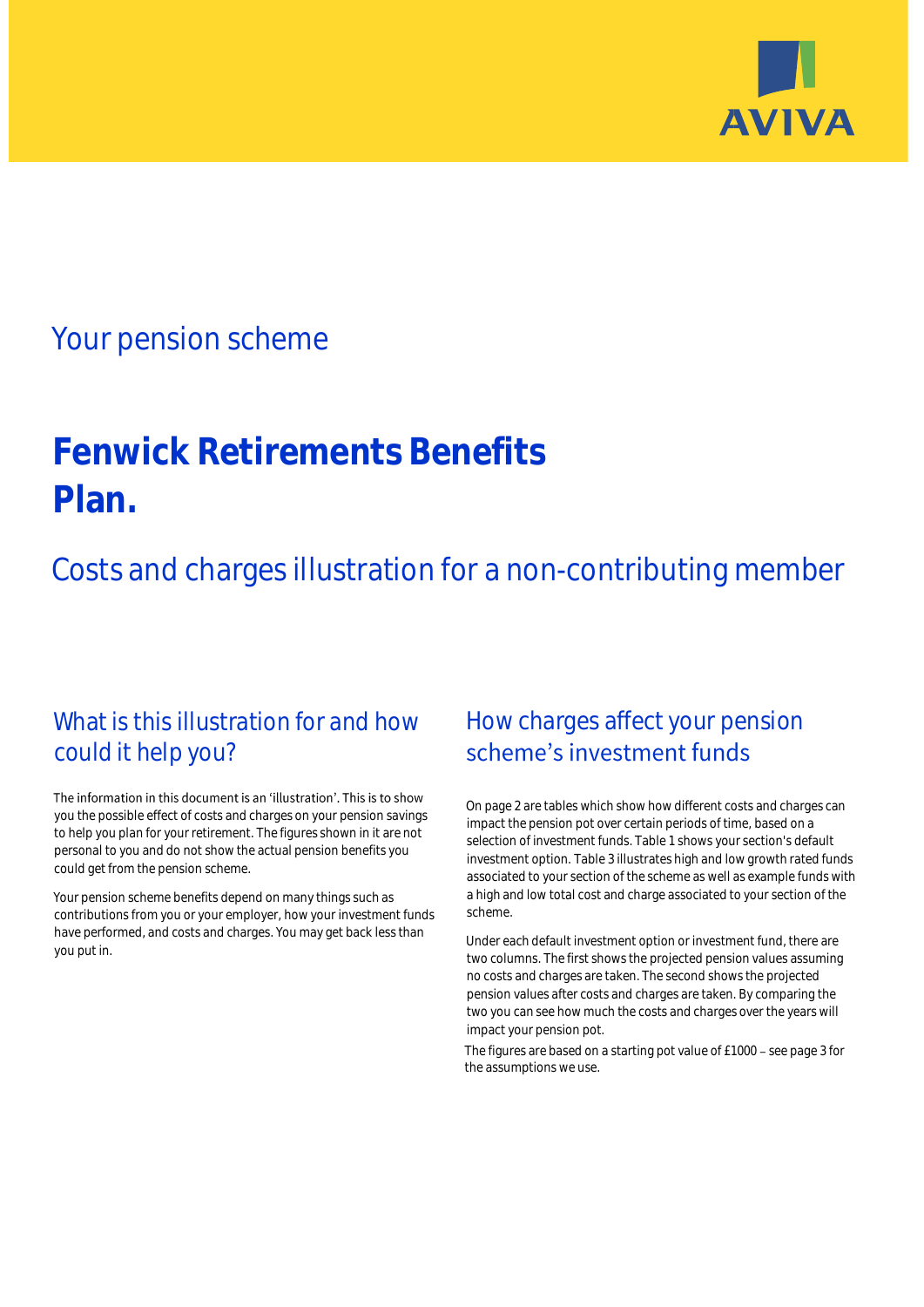### **Table 1**

| Illustration of effect of costs and charges on the Default Investment Option in<br><b>Fenwick Retirements Benefits Plan.</b> |                                        |                                    |  |  |  |  |  |  |
|------------------------------------------------------------------------------------------------------------------------------|----------------------------------------|------------------------------------|--|--|--|--|--|--|
|                                                                                                                              | <b>My Future</b>                       |                                    |  |  |  |  |  |  |
|                                                                                                                              | Assumed growth rate 3.3% (p.a.)        |                                    |  |  |  |  |  |  |
|                                                                                                                              | Assumed costs and charges 0.59% (p.a.) |                                    |  |  |  |  |  |  |
| At end of year                                                                                                               | Projected value assuming no            | <b>Projected value after costs</b> |  |  |  |  |  |  |
|                                                                                                                              | costs and charges are taken            | and charges are taken              |  |  |  |  |  |  |
| $\mathbf{1}$                                                                                                                 | £1,010                                 | £1,000                             |  |  |  |  |  |  |
| $\overline{2}$                                                                                                               | £1,020                                 | £1,010                             |  |  |  |  |  |  |
| 3                                                                                                                            | £1,030                                 | £1,010                             |  |  |  |  |  |  |
| 4                                                                                                                            | £1,040                                 | £1,020                             |  |  |  |  |  |  |
| 5                                                                                                                            | £1,050                                 | £1,020                             |  |  |  |  |  |  |
| 10                                                                                                                           | £1,110                                 | £1,050                             |  |  |  |  |  |  |
| 15                                                                                                                           | £1,170                                 | £1,070                             |  |  |  |  |  |  |
| 20                                                                                                                           | £1,240                                 | £1,100                             |  |  |  |  |  |  |
| 25                                                                                                                           | £1,310                                 | £1,120                             |  |  |  |  |  |  |
| 30                                                                                                                           | £1,380                                 | £1,150                             |  |  |  |  |  |  |
| 35                                                                                                                           | £1,450                                 | £1,180                             |  |  |  |  |  |  |
| 40                                                                                                                           | £1,520                                 | £1,190                             |  |  |  |  |  |  |
| 45                                                                                                                           | £1,550                                 | £1,190                             |  |  |  |  |  |  |
| 50                                                                                                                           | £1,560                                 | £1,160                             |  |  |  |  |  |  |

### **Table 2**

| List of Funds included in the Default Investment Option |                       |                    |  |  |  |  |  |  |
|---------------------------------------------------------|-----------------------|--------------------|--|--|--|--|--|--|
| <b>Fund name</b>                                        | <b>Total Cost and</b> | <b>Growth Rate</b> |  |  |  |  |  |  |
|                                                         | Charge (p.a.)         | (p.a.)             |  |  |  |  |  |  |
| Av MyM My Future Growth                                 | 0.61%                 | 3.60%              |  |  |  |  |  |  |
| Av MyM My Future Consolidation                          | 0.56%                 | 2.40%              |  |  |  |  |  |  |
|                                                         |                       |                    |  |  |  |  |  |  |
|                                                         |                       |                    |  |  |  |  |  |  |
|                                                         |                       |                    |  |  |  |  |  |  |
|                                                         |                       |                    |  |  |  |  |  |  |
|                                                         |                       |                    |  |  |  |  |  |  |
|                                                         |                       |                    |  |  |  |  |  |  |
|                                                         |                       |                    |  |  |  |  |  |  |
|                                                         |                       |                    |  |  |  |  |  |  |

#### **Aviva Life & Pensions UK Limited.**

Registered in England No. 3253947. Registered office: Aviva, Wellington Row, York, YO90 1WR. Authorised by the Prudential Regulation Authority and regulated by the Financial Conduct Authority and the Prudential Regulation Authority. Firm Reference Number 185896. **aviva.co.uk** TEMP GFI NG071309 09/2018